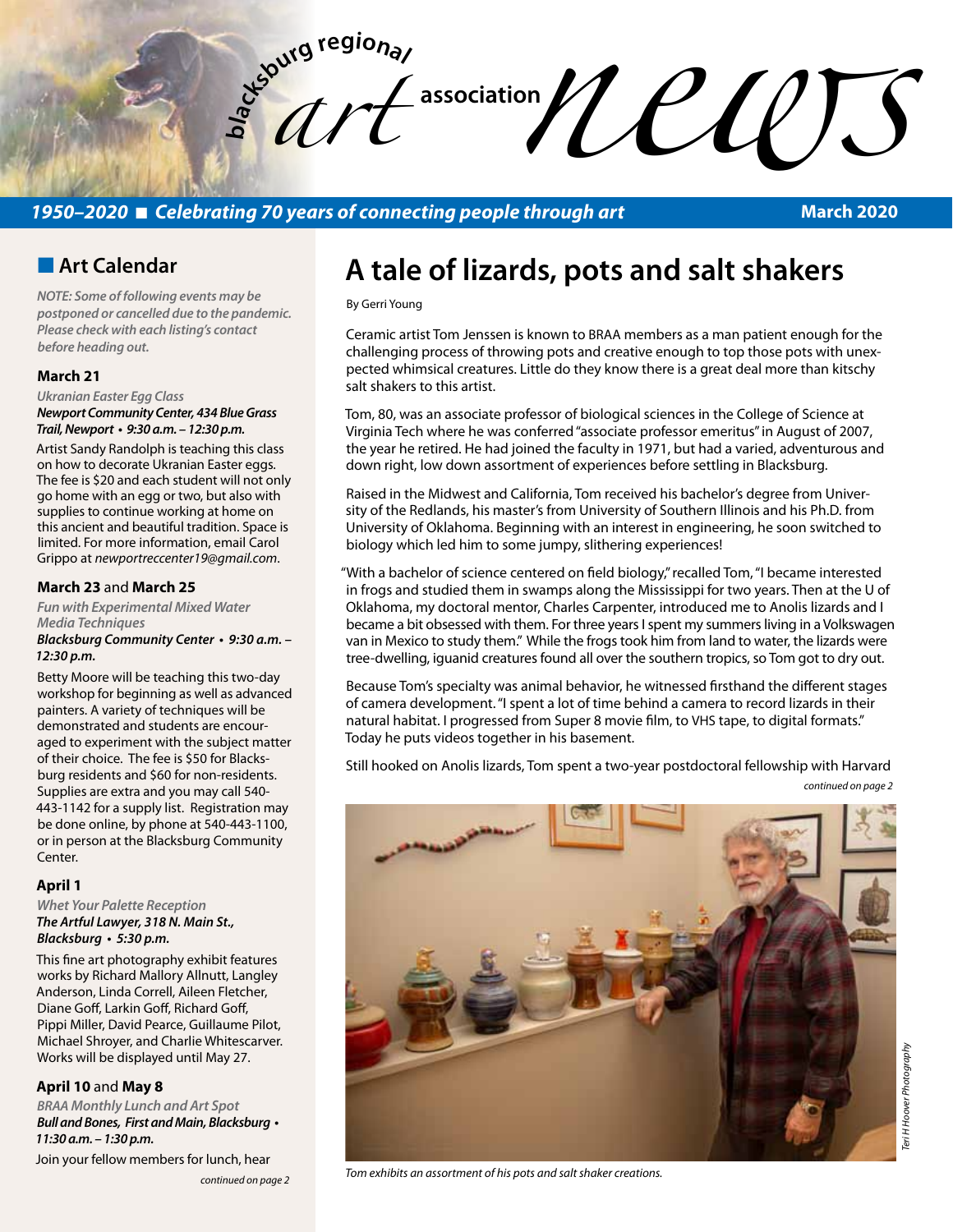## **n Calendar** *continued from page 1*

the featured speaker's Art Spot, and share news about the latest art happenings. Robin Scully (Boucher) from Virginia Tech's Perspective Gallery will be speaking on April 10 on social practice arts and also share information about this year's theme show. The May speaker will be Vera Dickerson from Roanoke's Studio School.

### **April 25–26**

**20***th Annual Open Studio Tours of Roanoke* **Various Roanoke Locations • 10 a.m. – 5 p.m.** 

Come celebrate 20 years of creativity as artists open their working and living spaces. Nine studios will feature 27 regional artists and artisans and their works of paintings, ceramic arts, jewelry, fiber arts, mixed media, and more. For more information, visit *https://www.openstudiostourroanoke.com/*.

### **May 2**

*Blacksburg Cork and Fork Virginia Tech Corporate Research Center,*  **Blacksburg • Noon – 6 p.m.** 

This fun festival showcases local and regional wineries, artists and restaurants. Attendees enjoy wine, art, food, music, and a unique charity event, Can Do!

#### **May 11–16**

*Second Plein Air Roanoke Roanoke, Virginia* 

The Little Gallery announces its second annual opportunity to paint or watch some of the best artists from across the country paint Roanoke and the Blue Ridge landscape. This year's event kicks off with nationally recognized plein air artist, Mary Garrish, leading a workshop on May 10 and 11. She will also be judging the plein air event on May 15 as well as the Quick Draw session. For more information and registration, visit *https://thelittlegallerysml.com/pages/pleinair-roanoke-2020/*.

### **May 30–31**

**62***nd Annual Sidewalk Art Show* **Downtown Roanoke • 10 a.m. – 5 p.m.** 

Come check out this perennial favorite in the heart of Roanoke's historic area where you'll find original paintings, prints, watercolors, etchings, mixed media, photography, fine craft, jewelry, and sculpture.

### **June 26–28**

*Design Theory and Composition Workshop* **Warm Hearth Village Center, Blacksburg •**  *Times TBA*

Danie Janov will teach this workshop to build artists' design and composition skills. More details coming soon, but you may contact Charlotte Chan at *charlotteychan@gmail.com* for immediate information.

## **a tale of lizards** *continued from page 1*

University, working in Jamaica, Panama, Haiti, and the Dominican Republic. His studies in evolutionary biology landed him a faculty position with Virginia Tech as an ethologist studying and teaching animal behavior. He settled into Blacksburg for good.

### Along the way he took a sabbatical at the Smithsonian Institute in Washington, D.C. and went to a dinner party that changed his life. "I met this interesting lady named Kitty and was quite impressed. At the end of the evening I offered to take her home and we ended up spending hours together talking and listening to music which we both love. I was living in Blacksburg at the time so we stayed in touch by post cards. Yatta-yatta-yatta ... and we have been married for 34 years."

"We didn't have much money so we bought a very old, needy farmhouse on eight acres in McCoy," said Tom. "It sat on locust posts and we took it from pretty much falling down to almost modern over the next 30 years. We could literally see daylight through the sides of the house in the beginning. I like to work with my hands so it kept us busy. We fixed every surface and updated plumbing,



*Tom at work at the YMCA pottery studio in Blacksburg.*

heating and three generations of electrical wiring.

"Sometimes I would come home to a room that was white plaster board in the morning and pink by the end of the day because my wife, Kitty, liked to paint and is a colorist. We built in custom shelving and located electrical outlets where we needed them to be efficient. Lots of outlets! We liked the challenge!"

Later, Tom remodeled a home for his sister, but it could be said that this old McCoy house was his largest and most ambitious artistic project. It was one they would eventually sell to move to Warm Hearth in 2015 as they got on in years. "It was very hard to leave the country place but it was time. It sold quickly to people who really love it so that helped."



*Tom's largest clay creation enjoys a sunny spot on the back porch of his home at Warm Hearth.*

Having retired in 2007, Tom needed a new purpose and remembered he had enjoyed working with ceramics while attending the University of the Redlands in California. He checked out the pottery studio at the YMCA in Blacksburg, did a bit of "leap frog" and started yet another venture. "The Y pottery studio is a great thing," said Tom. "You pay a small monthly fee to have access to everything you need. I don't have to have any of the equipment or supplies at home."

His pots generally are earthen toned in various sizes and shapes. He often draws characters around the sides, borrowing designs from southwest native Americans. So far, so normal. Then one day, Kitty provided him with an "orphan" from her salt and pepper shaker collection, just one facet of a much more vast collection of vintage Japanese lusterware, and a unique style of pottery was born.

 His pots, topped with the colorful creatures, are local favorites. In the summer of 2019, during the Blacksburg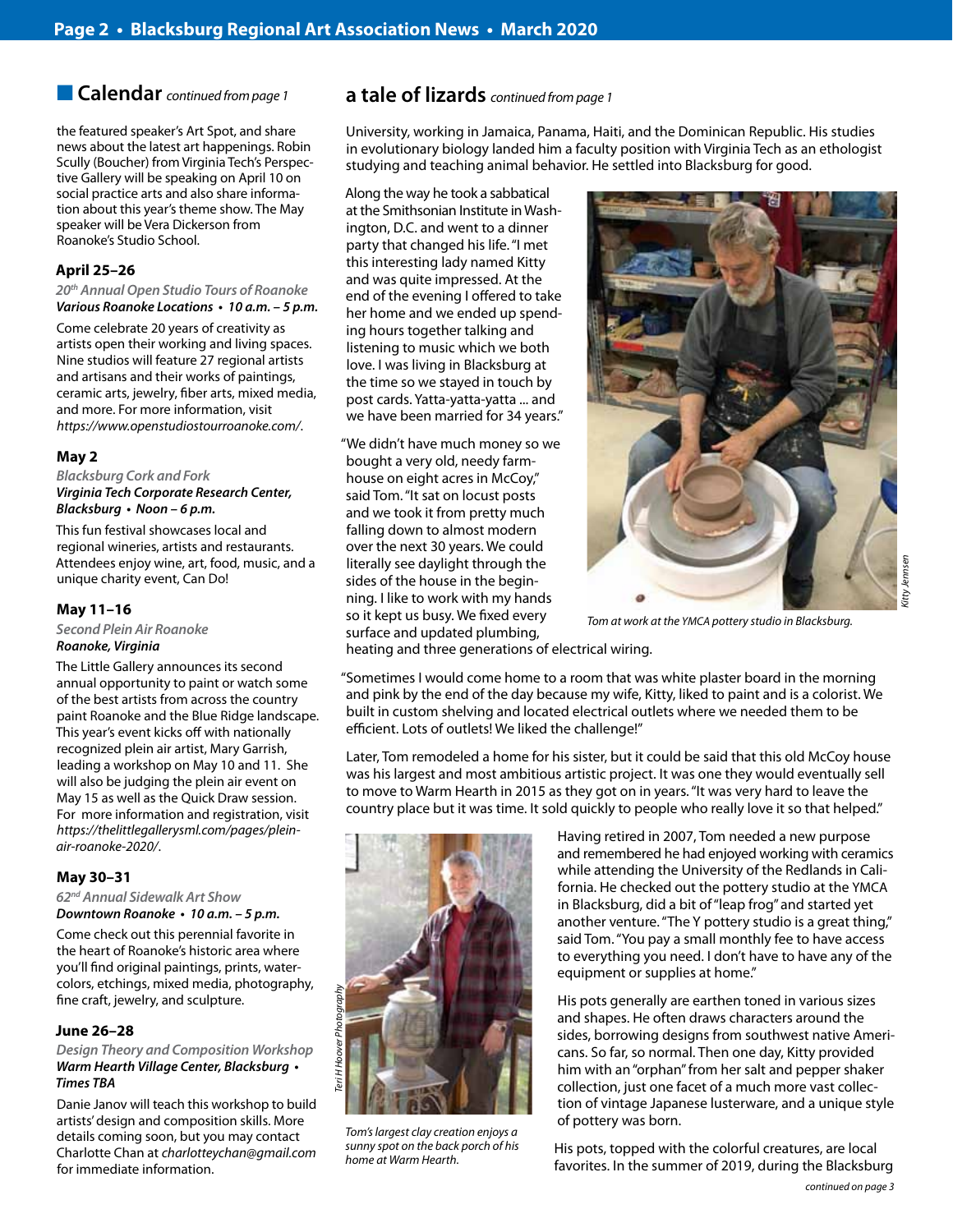## **10 things to do while waiting out the virus**

With every passing day, another event gets cancelled due to the coronavirus pandemic. While the introverts among us may be secretly relishing the idea of solitude, others may be wondering what to do with that extra time. Let's be creative!

- 1. Improve your skills with timed exercises: 5 minutes per sketch and 20 minutes for a painting. Then generate some interaction by posting those creations to our BRAA Facebook page!
- 2. Sort through your accumulated magazines for photos for an inspirations file, cut out images for collages, or clip solid hues and make a color chart for future reference.
- 3. Consider this a perfect time to spruce up your studio or creative space, organize your papers and canvases, and throw out dead paint and dried up markers.
- 4. Seriously clean your brushes (a good soak in Murphy's oil soap can bring some of the nastiest acrylic and oil crusted brushes back to life).
- 5. Start a "Quarantine" journal. Paint/draw/write a page a day to document your feelings and/or your occupations in this uncertain time. Stumped for ideas? Make it an alphabetical journal where each page kicks off a different artwork based on the assigned letter.
- 6. Search the Internet or YouTube for new ideas, tools and processes of creating something you might not ordinarily do.
- 7. Remember all those books about the life of an artist you have been meaning to read? How about actually opening one of them and learning the story of his or her life?
- 8. Practice paint mixing and create a color chart of your favorite combinations.
- 9. Watch YouTube art-related videos such as Art Show Winners and Why They Won (*https://www.youtube.com/watch?v=dgOAraOC82Y*), Our Biggest Art Mistakes (*https://www.youtube.com/watch?v=OFvdH4tSMVU*), or The Rule of Thirds – 10 Myths (*https://www.youtube.com/watch?v=AJ7fahM5sBQ*).

10. Consider all the money you've saved by staying at home and make an art supply wish list!

## n **Kudos**

**Jennifer Lovejoy** recently had her work, Convergence, accepted in the Homeward Bound juried show at the Taubman Museum of Art. The exhibit featuring entries from across the state opens May 1 and will be displayed until Sept. 20.



**New Member** 

A hearty welcome to new BRAA member **Robert Smith**.

## **tale of lizards** *continued from page 2*

Regional Art Association's annual theme show, four of his pots were the only pieces to sell from the dozens of artworks exhibited. The obviously expert hand-wrought pots contrast whimsically with the salt or pepper shaker cats, dogs and other things perched on the top. Recently, he started a series topped with animal miniatures bought locally appearing to stand in pools of water made of acrylic. Occasionally, a pot features a hand-carved lizard wrapping around the sides, giving a nod to his lizard observation days.

Their home in Warm Hearth is very much a reflection of their partnership. Their favorite furniture pieces from the McCoy farm house mix with new pieces. Kitty's lusterware collection adorns many surfaces while Tom's newer, hand-thrown pots topped with and without toppers cover the rest. They have created an art-filled home in a tranquil setting and made friends with the lovely, 94-year-old neighbor, Marian Kelso, who thinks they are wonderful.

A selection of Tom's unique work is currently on view at The Artful Lawyer in Blacksburg through March 24. He does not yet have a webpage to show his work, but it is likely he will figure that out soon along with the whole social media scene. It is never too late to share with the world.  $\blacksquare$ 

## **Now Showing**

**January 15 – April 15** (except where indicated otherwise)

**Lisa Acciai**, Blue Ridge Cancer Care, Blacksburg

**Marie Collier**, The Artful Lawyer BRAA Gallery, Blacksburg

**Alisa Colpitts**, Glade Church, Blacksburg

**Linda Correll**, Main Street Inn, Blacksburg

**Paula Golden**, Blacksburg Transit

**Maxine Lyons**, Shaheen Law Firm, Blacksburg

**Cheryl Mackian,** Glencoe Museum, Radford (thru May 7)

**David Pearce,** The Artful Lawyer BRAA Gallery, Blacksburg

**Dianne Gillis-Robinson**, A New Leaf Gallery, Floyd (thru April)

**Joy Rosenthal**, Pointe West Management, Blacksburg

**Robi Sallee**, First Bank & Trust, Christiansburg

**Karen Sewell**, Brown Insurance, Blacksburg

**Lois Stephens**, See Mark Optical, Blacksburg

**Linda Weatherly,** Zeppolis, Blacksburg

**Norma Woodward,** Long and Foster, Blacksburg

*"The mind is sharper and keener in seclusion and uninterrupted solitude. No big laboratory is needed in which to think ... Be alone, that is the secret of invention; be alone, that is when ideas are born."* 

 *~ Nikola Tesla*